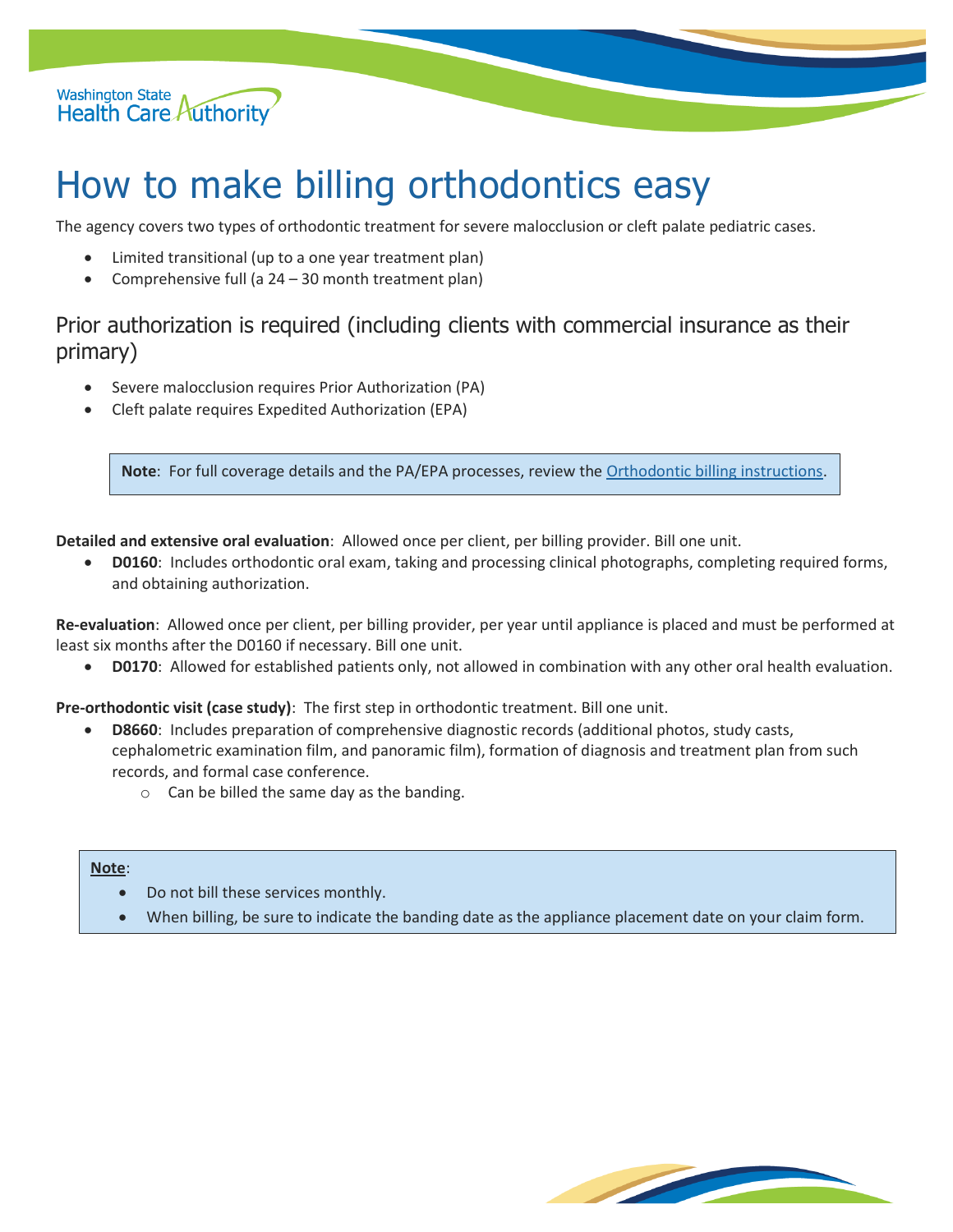# Limited treatment billing for clients banded before October 1, 2020

**Limited orthodontic treatment**: The authorization is for banding and three quarterly payments. The reimbursement for banding includes the first three months of treatment and appliances. Quarterly payments are reimbursed at the end of the quarter if the client has been seen at least one time during that quarter. The client must be eligible for any of the treatment dates in order to bill. It is the expectation of the agency that the provider sees the client prior to billing for orthodontic visits. Auto billing is prohibited.

• **D8030 or D8020**: Includes final records, banding, debanding, replacement of lost/broken appliances and the initial retainer.

| <b>Treatment done</b>                                                | <b>Description</b>            | <b>Billing date***</b><br>(example only) | <b>Units</b> |  |
|----------------------------------------------------------------------|-------------------------------|------------------------------------------|--------------|--|
| Limited treatment - banding                                          | <b>Starts billing process</b> | 1/1/2019                                 | 1 unit       |  |
| First 3 month treatment period                                       | 6 months after banding        | 7/30/2019                                | 1 unit       |  |
| Second 3 month treatment period                                      | 9 months after banding        | 10/30/2019                               | 1 unit       |  |
| Third 3 month treatment period                                       | 12 months after banding       | 1/30/2020                                | 1 unit       |  |
| <b>Treatment completed</b>                                           |                               | Total                                    | 4 units      |  |
| ***If the billing date falls in February, use the 28 <sup>th</sup> . |                               |                                          |              |  |

## Limited treatment billing for clients banded after October 1, 2020

**Limited orthodontic treatment**: The authorization is for banding and three periodic orthodontic treatment visit payments. The reimbursement for banding includes the first three months of treatment and appliances. Periodic orthodontic treatment visits are reimbursed every 12 weeks and billed at the end of the 12 week period. The client must be eligible for any of the treatment dates in order to bill. It is the expectation of the agency that the provider sees the client prior to billing for orthodontic visits. Auto billing is prohibited.

- **D8020 or D8030**: Includes final records, banding, debanding, replacement of lost/broken appliances and the initial retainer.
- **D8670:** Periodic orthodontic treatment visits billed every 12 weeks.

| <b>Treatment done</b>                                                | <b>Description</b>      | <b>Billing date***</b><br>(example only) | <b>Units</b> |  |
|----------------------------------------------------------------------|-------------------------|------------------------------------------|--------------|--|
| Limited treatment - banding<br>D8020 or D8030                        | Starts billing process  | 1/1/2020                                 | 1 unit       |  |
| First 3 month treatment period<br>D8670                              | 6 months after banding  | 7/30/2020                                | 1 unit       |  |
| Second 3 month treatment period<br>D8670                             | 9 months after banding  | 10/30/2020                               | 1 unit       |  |
| Third 3 month treatment period<br>D8670                              | 12 months after banding | 01/30/2021                               | 1 unit       |  |
| ***If the billing date falls in February, use the 28 <sup>th</sup> . |                         |                                          |              |  |

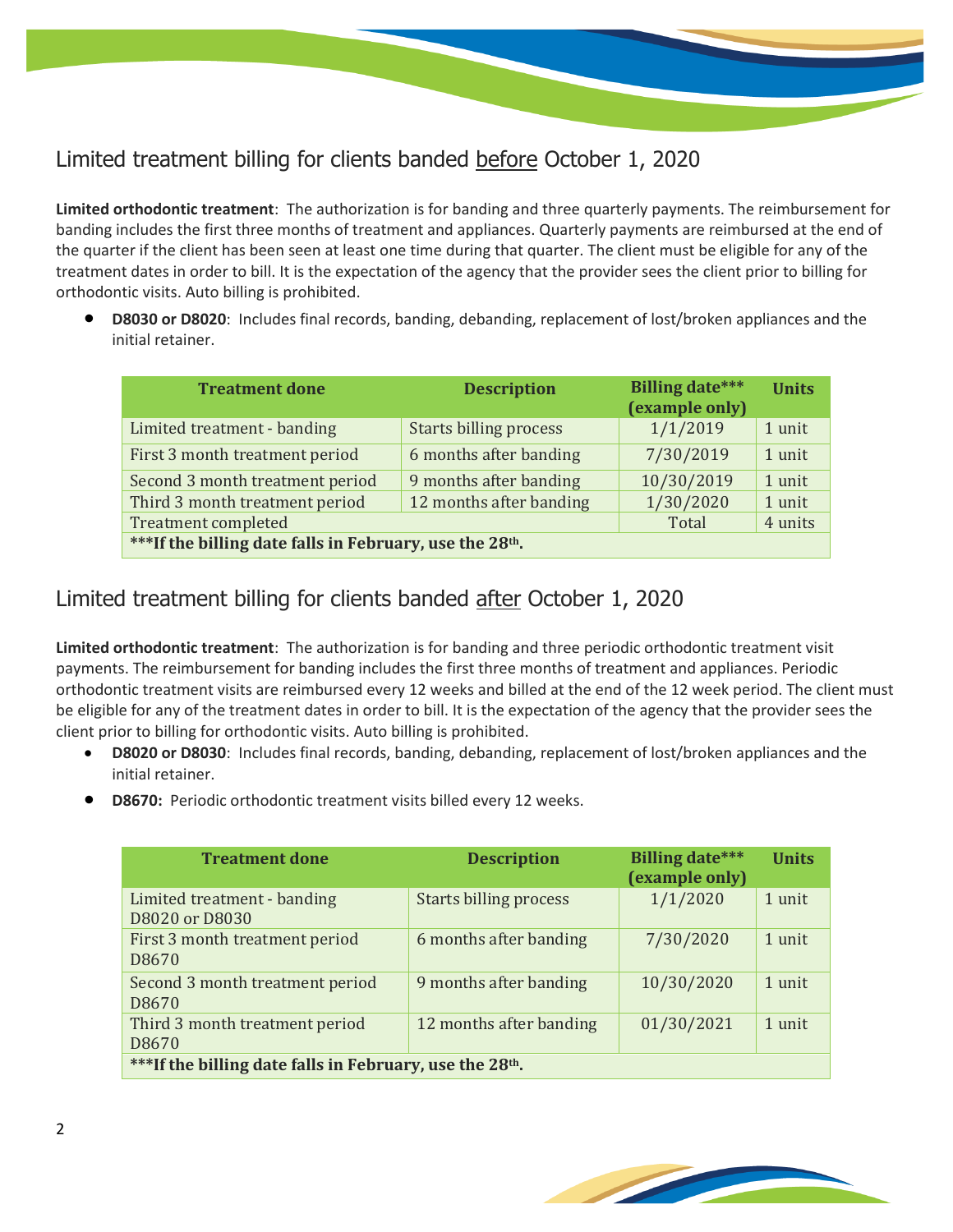## Comprehensive treatment billing for clients banded before October 1, 2020

**Comprehensive full orthodontic treatment**: The authorization is for banding and eight quarterly payments. The reimbursement for banding includes the first six months of treatment and appliances. Quarterly payments are reimbursed at the end of the quarter if the client has been seen at least one time during the quarter. The client must be eligible for any of the treatment dates in order to bill. Auto billing is prohibited.

• **D8080**: Includes final records, photos, panoramic x-rays, cephalometric films, and final trimmed study models.

| <b>Treatment done</b>                                                | <b>Description</b>         | <b>Billing date***</b><br>(example only) | <b>Units</b> |  |
|----------------------------------------------------------------------|----------------------------|------------------------------------------|--------------|--|
| <b>Full treatment banding</b>                                        | Starts the billing process | 1/15/2018                                | 1 unit       |  |
| First 3 month treatment period                                       | 9 months of banding        | 10/30/2018                               | 1 unit       |  |
| Second 3 month treatment period                                      | 12 months after banding    | 1/30/2019                                | 1 unit       |  |
| Third 3 month treatment period                                       | 15 months after banding    | 4/30/2019                                | 1 unit       |  |
| Fourth 3 month treatment period                                      | 18 months after banding    | 7/30/2019                                | 1 unit       |  |
| Fifth 3 month treatment period                                       | 21 months after banding    | 10/30/2019                               | 1 unit       |  |
| Sixth 3 month treatment period                                       | 24 months after banding    | 1/30/2020                                | 1 unit       |  |
| Seventh 3 month treatment period                                     | 27 months after banding    | 4/30/2020                                | 1 unit       |  |
| Eighth 3 month treatment period                                      | 30 months after banding    | 7/30/2020                                | 1 unit       |  |
| <b>Treatment completed</b>                                           |                            | Total                                    | 9 unit       |  |
| ***If the billing date falls in February, use the 28 <sup>th</sup> . |                            |                                          |              |  |

**Note**:

- Do not bill these services monthly.
- When billing, be sure to indicate the banding date as the appliance placement date on your claim form.